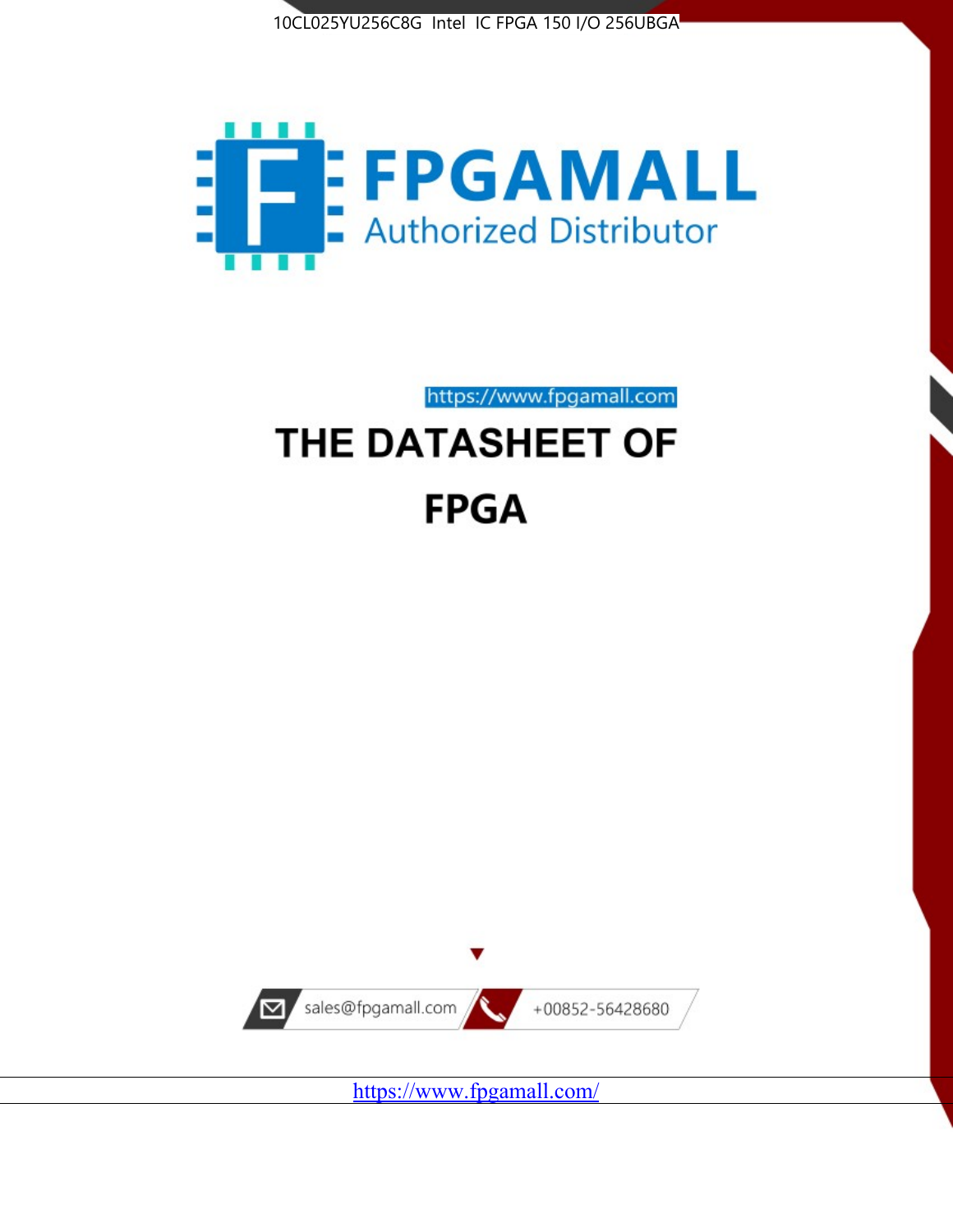10CL025YU256C8G Intel IC FPGA 150 I/O 256UBGA



# **Intel® Cyclone® 10 LP Device Overview**



**C10LP51001 | 2020.05.21** Latest document on the web: **[PDF](https://www.intel.com/content/dam/www/programmable/us/en/pdfs/literature/hb/cyclone-10/c10lp-51001.pdf)** | **[HTML](https://www.intel.com/content/www/us/en/programmable/documentation/hci1490246873896.html)**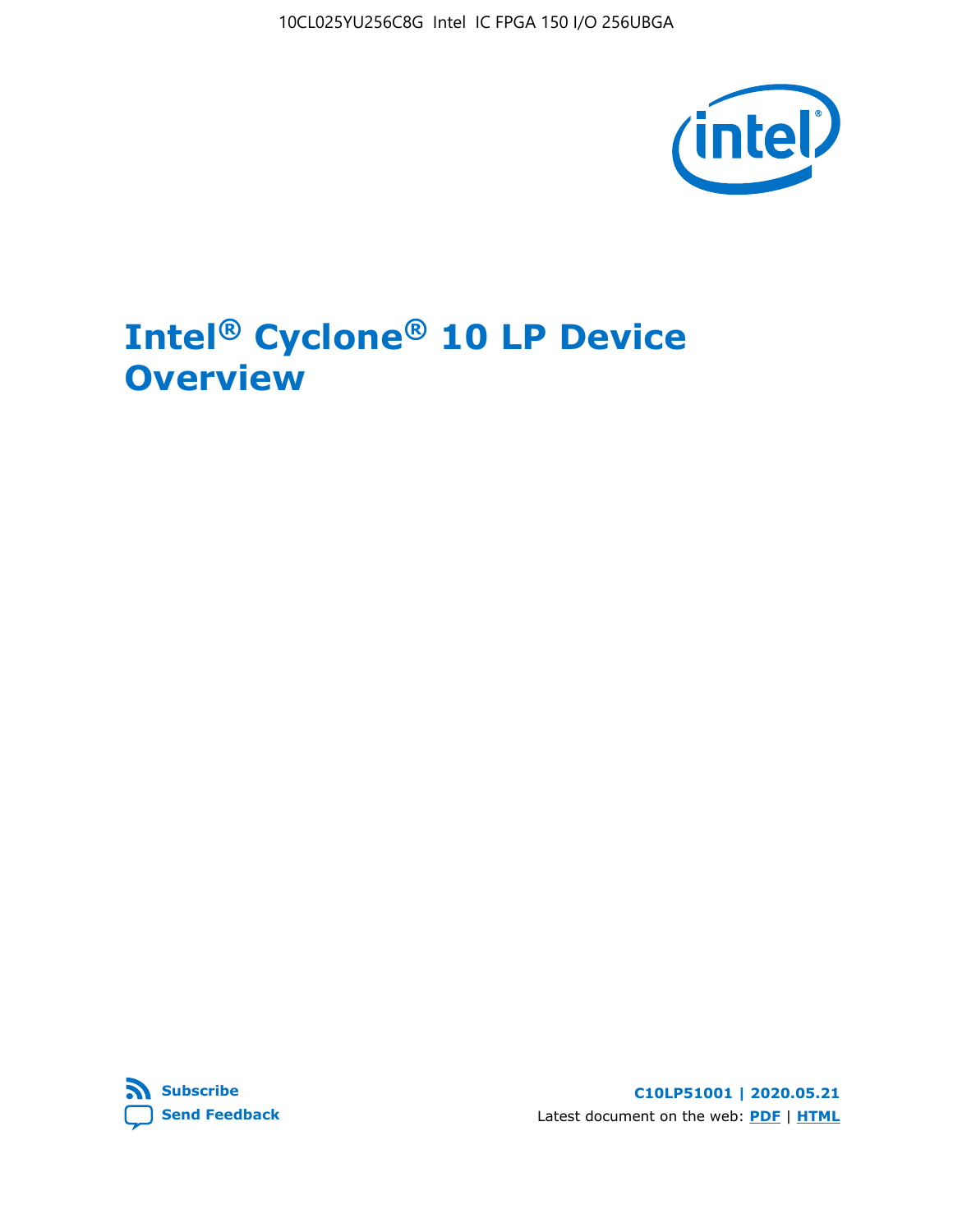

**Contents** 

## **Contents**

| Document Revision History for Intel Cyclone 10 LP Device Overview10 |  |
|---------------------------------------------------------------------|--|

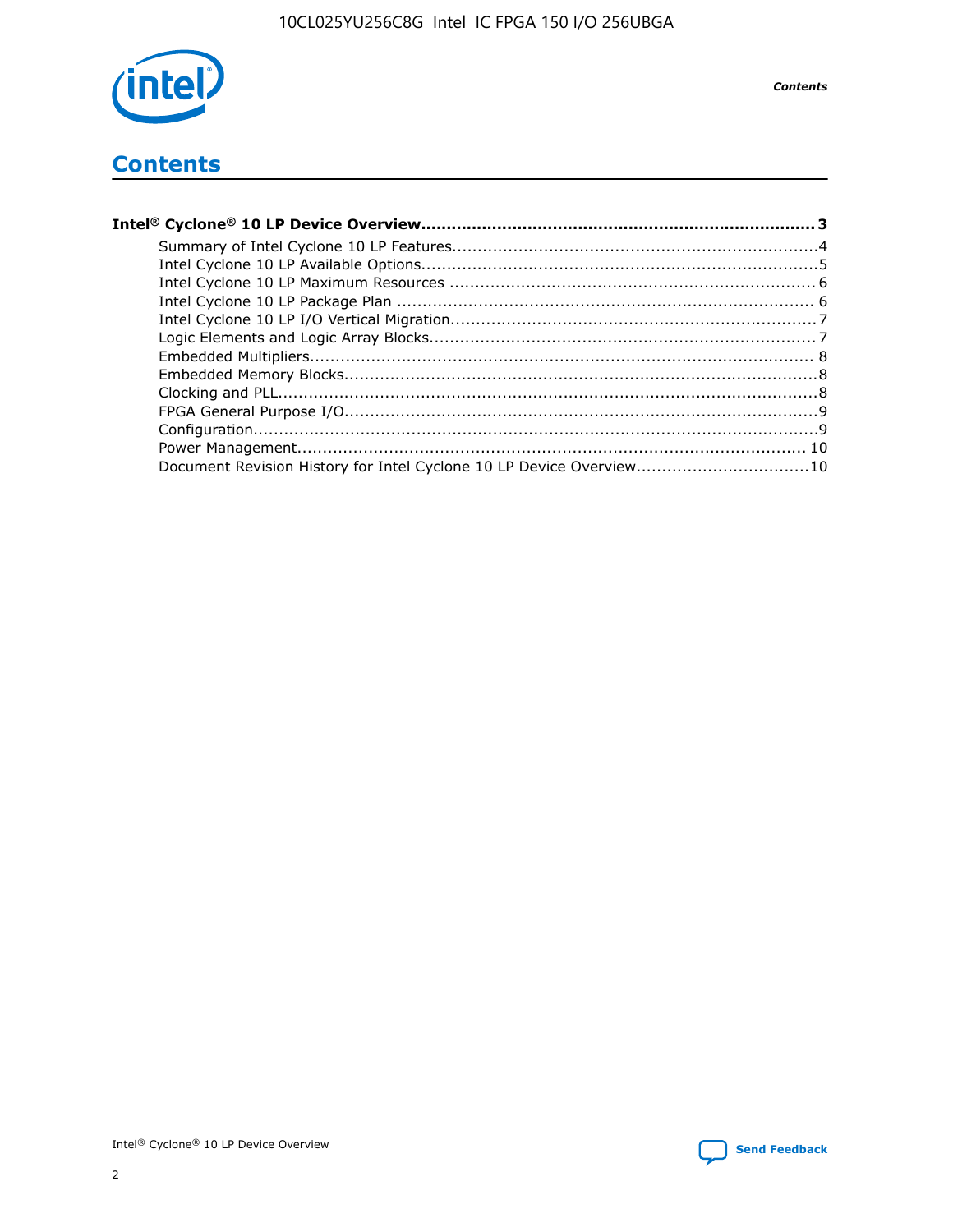**C10LP51001 | 2020.05.21 [Send Feedback](mailto:FPGAtechdocfeedback@intel.com?subject=Feedback%20on%20Intel%20Cyclone%2010%20LP%20Device%20Overview%20(C10LP51001%202020.05.21)&body=We%20appreciate%20your%20feedback.%20In%20your%20comments,%20also%20specify%20the%20page%20number%20or%20paragraph.%20Thank%20you.)**



## **Intel® Cyclone® 10 LP Device Overview**

The Intel® Intel Cyclone® 10 LP FPGAs are optimized for low cost and low static power, making them ideal for high-volume and cost-sensitive applications.

Intel Cyclone 10 LP devices provide a high density sea of programmable gates, onboard resources, and general purpose I/Os. These resources satisfies the requirements of I/O expansion and chip-to-chip interfacing. The Intel Cyclone 10 LP architecture suits smart and connected end applications across many market segments:

- Industrial and automotive
- Broadcast, wireline, and wireless
- Compute and storage
- Government, military, and aerospace
- Medical, consumer, and smart energy

The free but powerful Intel Quartus® Prime Lite Edition software suite of design tools meets the requirements of several classes of users:

- Existing FPGA designers
- Embedded designers using the FPGA with Nios® II processor
- Students and hobbyists who are new to FPGA

Advanced users who require access to the full IP Base Suite can subscribe to the Intel Quartus Prime Standard Edition or purchase the license separately.

#### **Related Information**

- [Software Development Tools, Nios II Processor](https://www.altera.com/products/processors/design-tools.html) Provides more information about the Nios II 32-bit soft IP processor and Embedded Design Suite (EDS).
- [Intel Quartus Prime IP Base Suite](https://www.altera.com/products/intellectual-property/design/ip-base-suite.html)
- **[Intel Quartus Prime Editions](https://www.altera.com/products/design-software/fpga-design/quartus-prime/download.html)**

Intel Corporation. All rights reserved. Agilex, Altera, Arria, Cyclone, Enpirion, Intel, the Intel logo, MAX, Nios, Quartus and Stratix words and logos are trademarks of Intel Corporation or its subsidiaries in the U.S. and/or other countries. Intel warrants performance of its FPGA and semiconductor products to current specifications in accordance with Intel's standard warranty, but reserves the right to make changes to any products and services at any time without notice. Intel assumes no responsibility or liability arising out of the application or use of any information, product, or service described herein except as expressly agreed to in writing by Intel. Intel customers are advised to obtain the latest version of device specifications before relying on any published information and before placing orders for products or services.

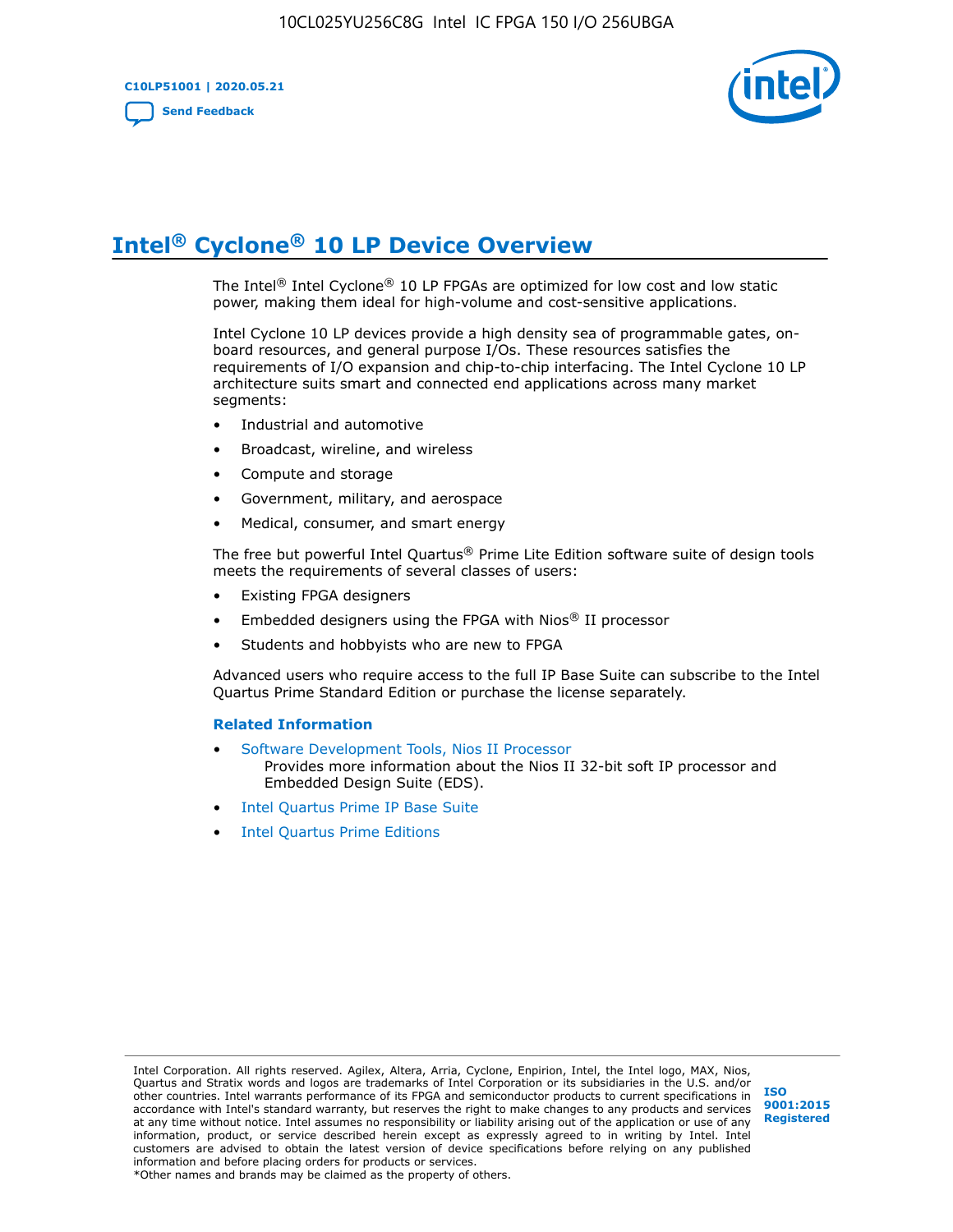

## **Summary of Intel Cyclone 10 LP Features**

### **Table 1. Summary of Features for Intel Cyclone 10 LP Devices**

| <b>Feature</b>                  | <b>Description</b>                                                                                                                                                                                                                                        |
|---------------------------------|-----------------------------------------------------------------------------------------------------------------------------------------------------------------------------------------------------------------------------------------------------------|
| Technology                      | Low-cost, low-power FPGA fabric<br>$\bullet$<br>1.0 V and 1.2 V core voltage options<br>Available in commercial, industrial, and automotive temperature grades                                                                                            |
| Packaging                       | Several package types and footprints:<br>٠<br>- FineLine BGA (FBGA)<br>- Enhanced Thin Quad Flat Pack (EQFP)<br>- Ultra FineLine BGA (UBGA)<br>- Micro FineLine BGA (MBGA)<br>Multiple device densities with pin migration capability<br>RoHS6 compliance |
| Core architecture               | Logic elements (LEs)-four-input look-up table (LUT) and register<br>$\bullet$<br>Abundant routing/metal interconnect between all LEs<br>٠                                                                                                                 |
| Internal memory<br>blocks       | M9K-9-kilobits (Kb) of embedded SRAM memory blocks, cascadable<br>$\bullet$<br>Configurable as RAM (single-port, simple dual port, or true dual port), FIFO buffers, or ROM<br>٠                                                                          |
| Embedded multiplier<br>blocks   | One $18 \times 18$ or two 9 $\times$ 9 multiplier modes, cascadable<br>$\bullet$<br>Complete suite of DSP IPs for algorithmic acceleration<br>$\bullet$                                                                                                   |
| Clock networks                  | Global clocks that drive throughout entire device, feeding all device quadrants<br>٠<br>Up to 15 dedicated clock pins that can drive up to 20 global clocks<br>٠                                                                                          |
| Phase-locked loops<br>(PLLs)    | Up to four general purpose PLLs<br>٠<br>Provides robust clock management and synthesis<br>$\bullet$                                                                                                                                                       |
| General-purpose I/Os<br>(GPIOs) | Multiple I/O standards support<br>$\bullet$<br>Programmable I/O features<br>$\bullet$<br>True LVDS and emulated LVDS transmitters and receivers<br>٠<br>On-chip termination (OCT)<br>٠                                                                    |
| SEU mitigation                  | SEU detection during configuration and operation                                                                                                                                                                                                          |
| Configuration                   | Active serial (AS), passive serial (PS), fast passive parallel (FPP)<br>٠<br>JTAG configuration scheme<br>$\bullet$<br>Configuration data decompression<br>Remote system upgrade<br>٠                                                                     |

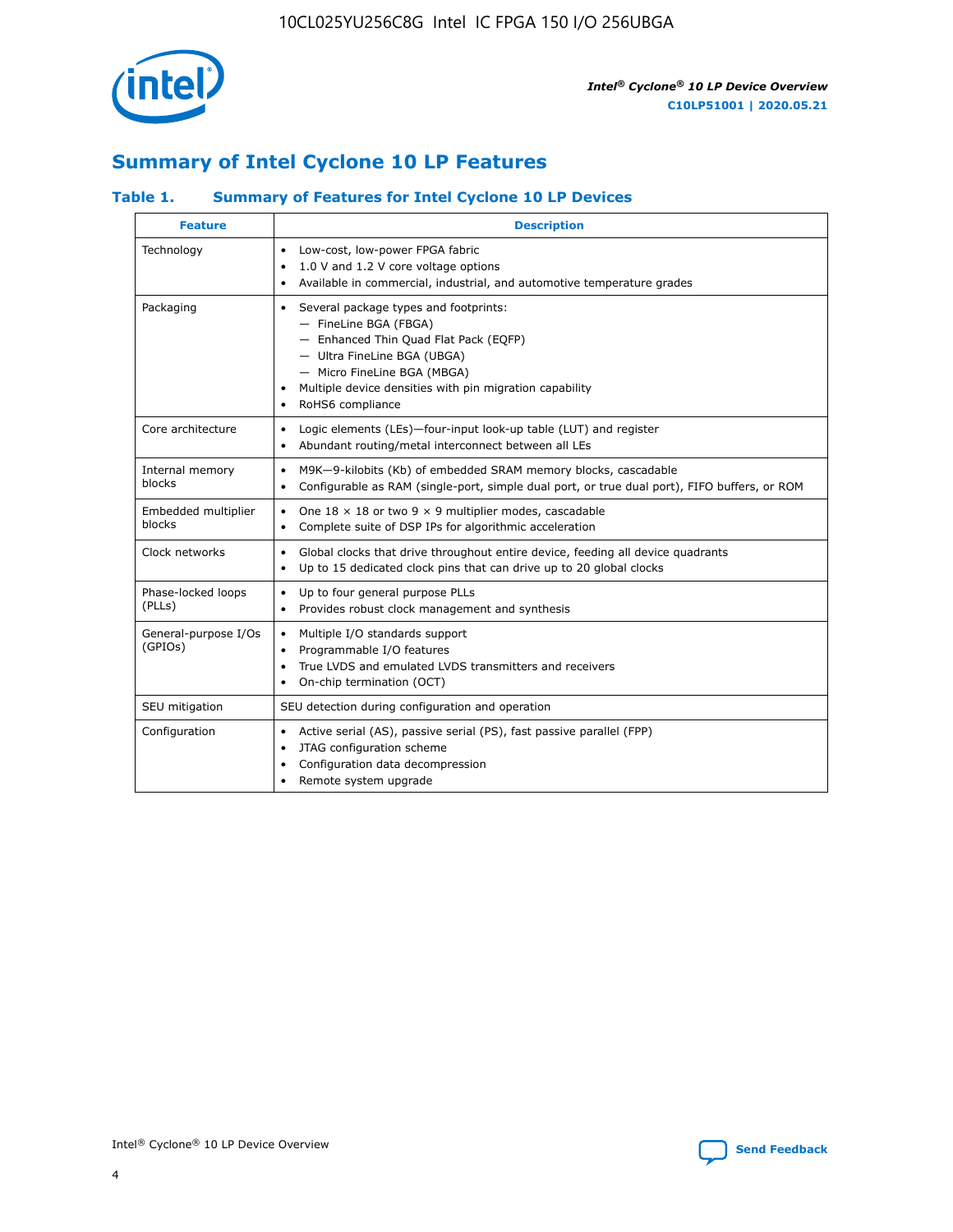

## **Intel Cyclone 10 LP Available Options**

#### **Figure 1. Sample Ordering Code and Available Options for Intel Cyclone 10 LP Devices —Preliminary**



#### **Related Information**

#### [Extended Temperature Device Support](https://www.intel.com/content/www/us/en/products/programmable/temperature.html)

Lists the ordering part number of devices that support the extended industrial operating temperature, the devices' operational speed grade, and Intel Quartus Prime option to set for performing timing analysis at the extended junction temperature range.

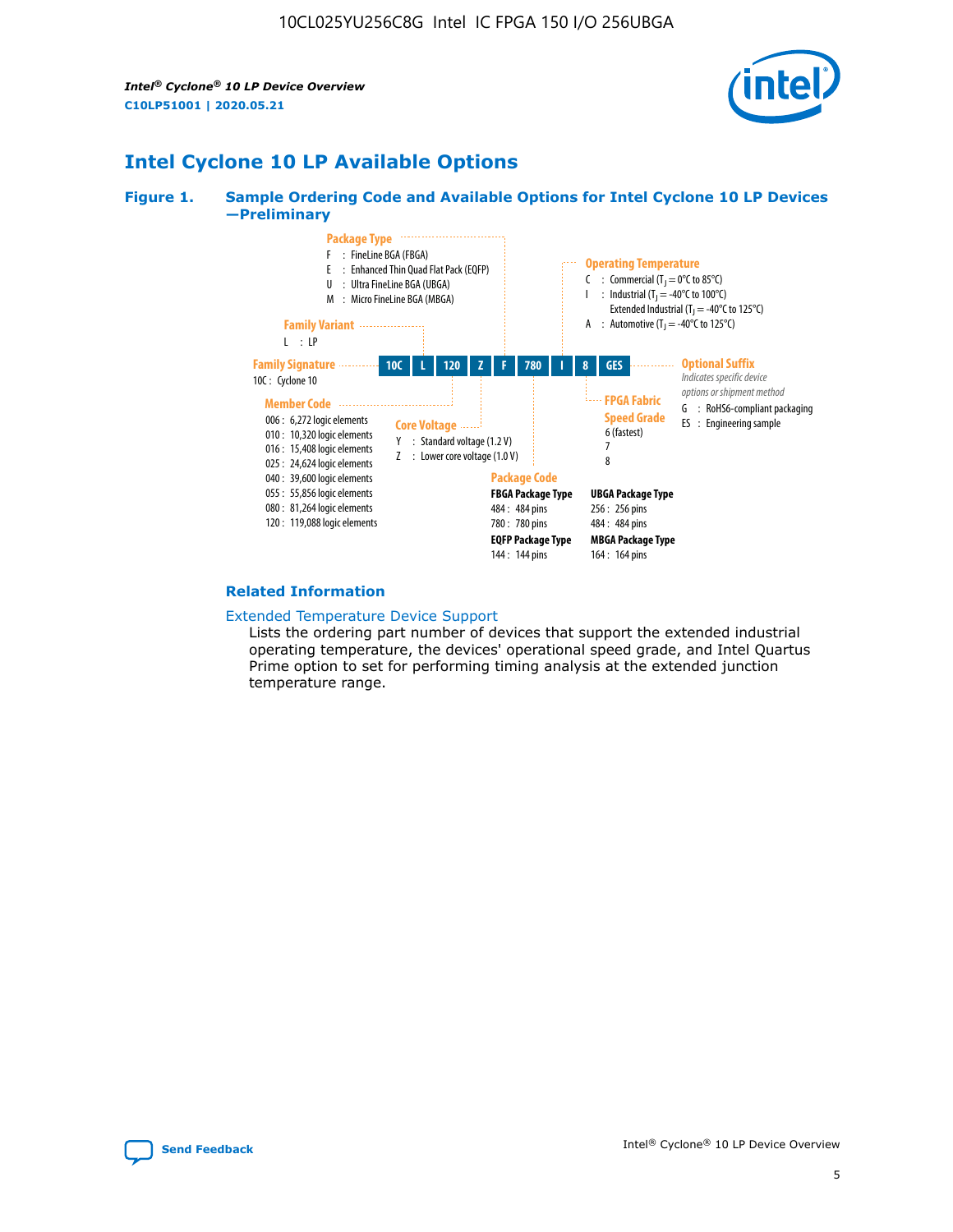

## **Intel Cyclone 10 LP Maximum Resources**

### **Table 2. Maximum Resource Counts for Intel Cyclone 10 LP Devices**

|                           | <b>Resource</b>  | <b>Device</b>  |                |                |                |                |                |                |                |
|---------------------------|------------------|----------------|----------------|----------------|----------------|----------------|----------------|----------------|----------------|
|                           |                  | <b>10CL006</b> | <b>10CL010</b> | <b>10CL016</b> | <b>10CL025</b> | <b>10CL040</b> | <b>10CL055</b> | <b>10CL080</b> | <b>10CL120</b> |
| Logic Elements (LE)       |                  | 6,272          | 10,320         | 15,408         | 24,624         | 39,600         | 55,856         | 81,264         | 119,088        |
| M9K                       | <b>Block</b>     | 30             | 46             | 56             | 66             | 126            | 260            | 305            | 432            |
| Memory                    | Capacity<br>(Kb) | 270            | 414            | 504            | 594            | 1,134          | 2,340          | 2,745          | 3,888          |
| $18 \times 18$ Multiplier |                  | 15             | 23             | 56             | 66             | 126            | 156            | 244            | 288            |
| <b>PLL</b>                |                  | 2              | 2              | 4              | 4              | $\overline{4}$ | 4              | $\overline{4}$ | 4              |
| Clock                     |                  | 20             | 20             | 20             | 20             | 20             | 20             | 20             | 20             |
| Maximum I/O               |                  | 176            | 176            | 340            | 150            | 325            | 321            | 423            | 525            |
| Maximum LVDS              |                  | 65             | 65             | 137            | 52             | 124            | 132            | 178            | 230            |

## **Intel Cyclone 10 LP Package Plan**

#### **Table 3. Package Plan for Intel Cyclone 10 LP Devices**

The GPIO counts do not include the DCLK pins. The LVDS counts include DIFFIO and DIFFCLK pairs only-LVDS I/Os with both p and n pins. Refer to the related information.

| <b>Device</b> |                                                   | <b>Package</b> |              |                                                        |             |                             |             |                           |             |                           |              |                             |             |
|---------------|---------------------------------------------------|----------------|--------------|--------------------------------------------------------|-------------|-----------------------------|-------------|---------------------------|-------------|---------------------------|--------------|-----------------------------|-------------|
| <b>Type</b>   |                                                   | M164           | 164-pin MBGA | 256-pin UBGA                                           | <b>U256</b> | <b>U484</b><br>484-pin UBGA |             | E144<br>144-pin EQFP      |             | <b>F484</b>               | 484-pin FBGA | <b>F780</b><br>780-pin FBGA |             |
|               | <b>Size</b><br>$8 \text{ mm} \times 8 \text{ mm}$ |                |              | $14$ mm $\times$ 14<br>$19$ mm $\times$ 19<br>mm<br>mm |             | $22$ mm $\times$ 22<br>mm   |             | $23$ mm $\times$ 23<br>mm |             | $29$ mm $\times$ 29<br>mm |              |                             |             |
|               | <b>Ball</b><br><b>Pitch</b>                       | $0.5$ mm       |              | $0.8$ mm                                               |             | $0.8$ mm                    |             | $0.5$ mm                  |             | 1.0 <sub>mm</sub>         |              | 1.0 <sub>mm</sub>           |             |
|               | I/O<br><b>Type</b>                                | <b>GPIO</b>    | <b>LVDS</b>  | <b>GPIO</b>                                            | <b>LVDS</b> | <b>GPIO</b>                 | <b>LVDS</b> | <b>GPIO</b>               | <b>LVDS</b> | <b>GPIO</b>               | <b>LVDS</b>  | <b>GPIO</b>                 | <b>LVDS</b> |
| 10CL006       |                                                   |                |              | 176                                                    | 65          |                             |             | 88                        | 22          |                           |              |                             |             |
| 10CL010       |                                                   | 101            | 26           | 176                                                    | 65          |                             |             | 88                        | 22          |                           |              |                             |             |
| 10CL016       |                                                   | 87             | 22           | 162                                                    | 53          | 340                         | 137         | 78                        | 19          | 340                       | 137          |                             |             |
| 10CL025       |                                                   | —              | —            | 150                                                    | 52          | —                           |             | 76                        | 18          | -                         | —            |                             |             |
| 10CL040       |                                                   |                |              |                                                        |             | 325                         | 124         |                           |             | 325                       | 124          |                             |             |
| 10CL055       |                                                   |                |              |                                                        |             | 321                         | 132         |                           |             | 321                       | 132          |                             |             |
| 10CL080       |                                                   |                |              |                                                        |             | 289                         | 110         |                           |             | 289                       | 110          | 423                         | 178         |
| 10CL120       |                                                   |                |              |                                                        |             |                             |             |                           |             | 277                       | 103          | 525                         | 230         |

#### **Related Information**

- [Why does the Intel Quartus Prime software device pin-out show a different](https://www.intel.com/content/altera-www/global/en_us/index/support/support-resources/knowledge-base/component/2020/why-does-intel--quartus--device-pinout-pin-count-shows-a-differe0.html) [number of pins compared to the Intel Cyclone 10 LP Device Overview?](https://www.intel.com/content/altera-www/global/en_us/index/support/support-resources/knowledge-base/component/2020/why-does-intel--quartus--device-pinout-pin-count-shows-a-differe0.html)
- [How is the LVDS pair count that is published in the Intel Cyclone 10 LP Device](https://www.intel.com/content/altera-www/global/en_us/index/support/support-resources/knowledge-base/component/2020/how-is-the-lvds-pair-count-in-intel--cyclone--10-device-overview.html) [Overview calculated?](https://www.intel.com/content/altera-www/global/en_us/index/support/support-resources/knowledge-base/component/2020/how-is-the-lvds-pair-count-in-intel--cyclone--10-device-overview.html)



Intel<sup>®</sup> Cyclone<sup>®</sup> 10 LP Device Overview **[Send Feedback](mailto:FPGAtechdocfeedback@intel.com?subject=Feedback%20on%20Intel%20Cyclone%2010%20LP%20Device%20Overview%20(C10LP51001%202020.05.21)&body=We%20appreciate%20your%20feedback.%20In%20your%20comments,%20also%20specify%20the%20page%20number%20or%20paragraph.%20Thank%20you.)** Send Feedback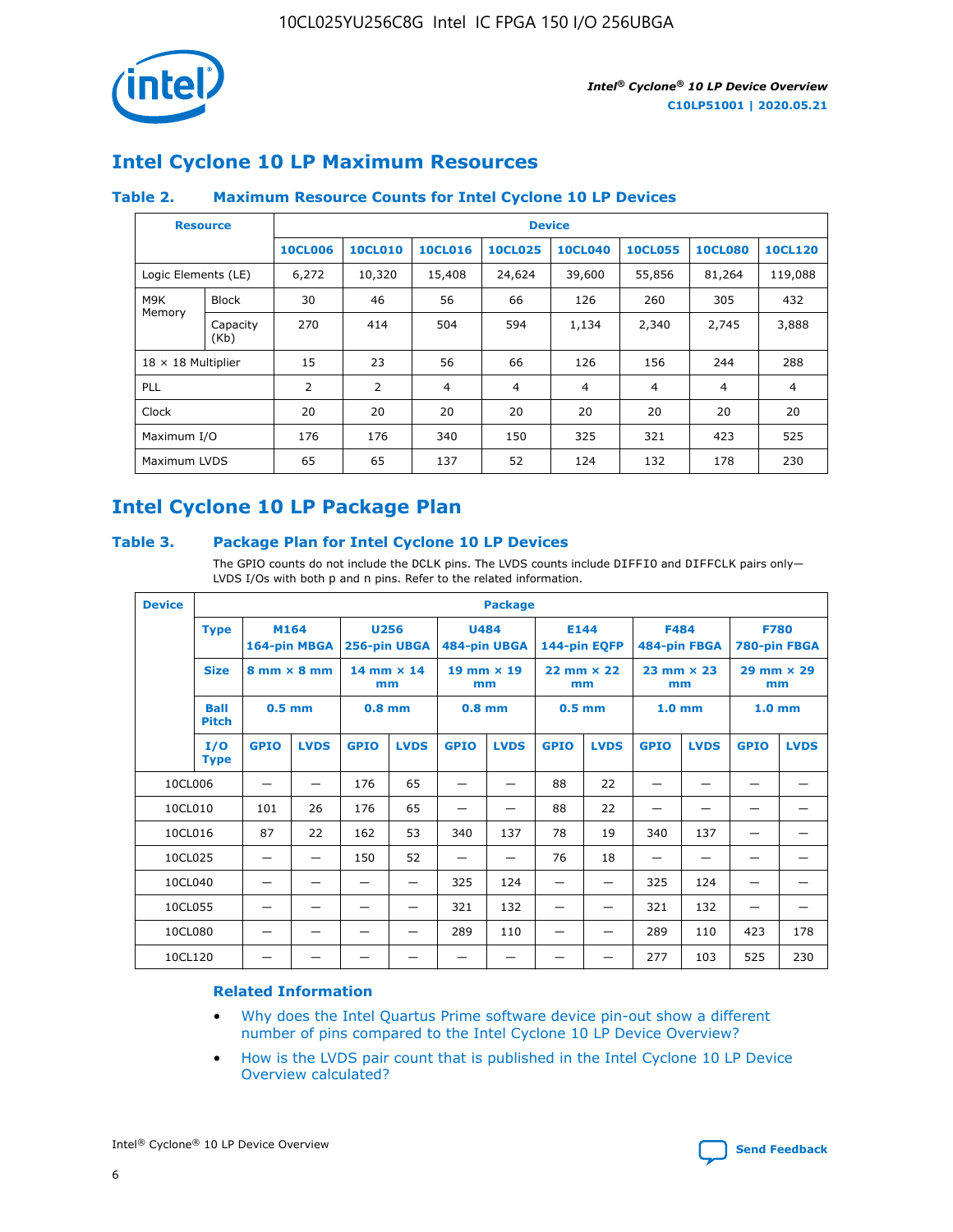

## **Intel Cyclone 10 LP I/O Vertical Migration**

#### **Figure 2. Migration Capability Across Intel Cyclone 10 LP Devices**

- The arrows indicate the migration paths. The devices included in each vertical migration path are shaded. Devices with lesser I/O resources in the same path have lighter shades.
- To achieve full I/O migration across devices in the same migration path, restrict I/O usage to match the device with the lowest I/O count.



*Note:* To verify the pin migration compatibility, use the Pin Migration View window in the Intel Quartus Prime software Pin Planner.

## **Logic Elements and Logic Array Blocks**

The LAB consists of 16 logic elements (LE) and a LAB-wide control block. An LE is the smallest unit of logic in the Intel Cyclone 10 LP device architecture. Each LE has four inputs, a four-input look-up table (LUT), a register, and output logic. The four-input LUT is a function generator that can implement any function with four variables.

#### **Figure 3. Intel Cyclone 10 LP Device Family LEs**



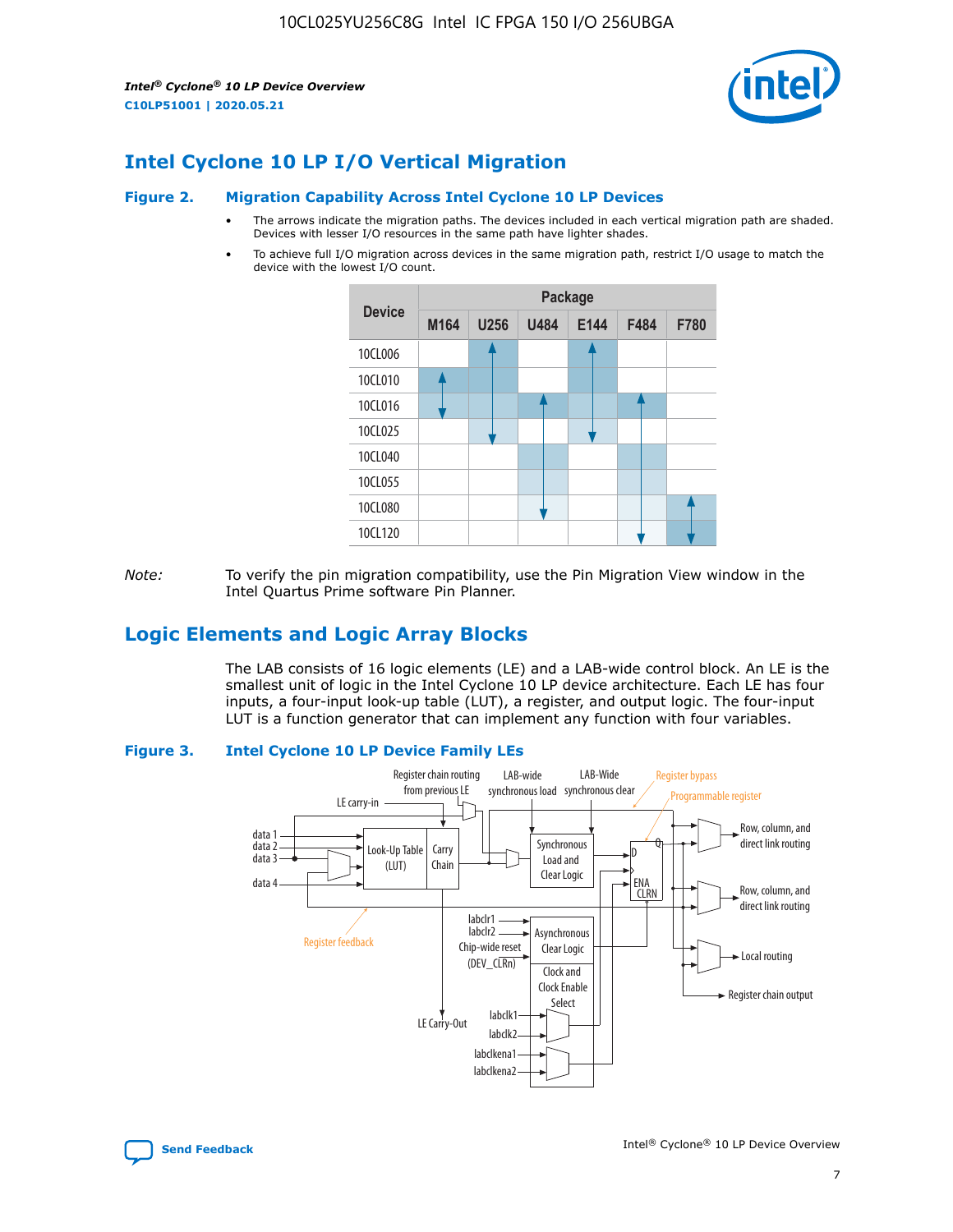

## **Embedded Multipliers**

Each embedded multiplier block in Intel Cyclone 10 LP devices supports one individual  $18 \times 18$ -bit multiplier or two individual 9  $\times$  9-bit multipliers. You can cascade the multiplier blocks to form wider or deeper logic structures.

You can control the operation of the embedded multiplier blocks using the following options:

- Parameterize the relevant IP cores with the Intel Quartus Prime parameter editor
- Infer the multipliers directly with VHDL or Verilog HDL

Intel and partners offer popular DSP IPs for Intel Cyclone 10 LP devices, including:

- Finite impulse response (FIR)
- Fast Fourier transform (FFT)
- Numerically controlled oscillator (NCO) functions

For a streamlined DSP design flow, the DSP Builder tool integrates the Intel Quartus Prime software with MathWorks Simulink and MATLAB design environments.

## **Embedded Memory Blocks**

The embedded memory structure consists of M9K memory blocks columns. Each M9K memory block of a Intel Cyclone 10 LP device provides 9 Kb of on-chip memory. You can cascade the memory blocks to form wider or deeper logic structures.

You can configure the M9K memory blocks as RAM, FIFO buffers, or ROM.

#### **Table 4. M9K Operation Modes and Port Widths**

| <b>Operation Modes</b> | <b>Port Widths</b>                           |
|------------------------|----------------------------------------------|
| Single port            | $x1, x2, x4, x8, x9, x16, x18, x32, and x36$ |
| Simple dual port       | $x1, x2, x4, x8, x9, x16, x18, x32, and x36$ |
| True dual port         | x1, x2, x4, x8, x9, x16, and x18             |

## **Clocking and PLL**

Intel Cyclone 10 LP devices feature global clock (GCLK) networks, dedicated clock pins, and general purpose PLLs.

- Up to 20 GCLK networks that drive throughout the device
- Up to 15 dedicated clock pins
- Up to four general purpose PLLs with five outputs per PLL

The PLLs provide robust clock management and synthesis for the Intel Cyclone 10 LP device. You can dynamically reconfigure the PLLs in user mode to change the clock phase or frequency.

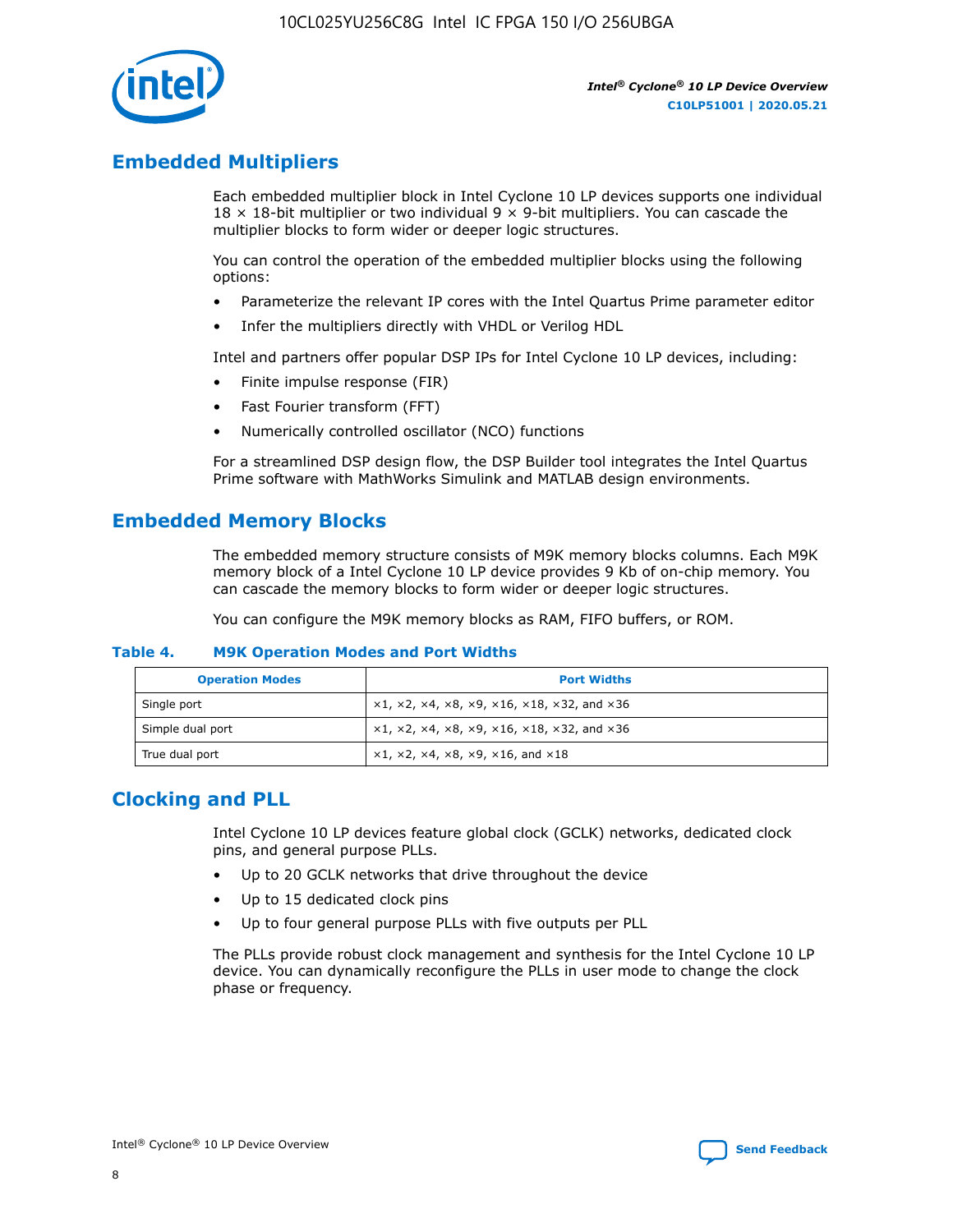

## **FPGA General Purpose I/O**

Intel Cyclone 10 LP devices offer highly configurable GPIOs with these features:

- Support for over 20 popular single-ended and differential I/O standards.
- Programmable bus hold, pull-up resistors, delay, and drive strength.
- Programmable slew rate control to optimize signal integrity.
- Calibrated on-chip series termination ( $R<sub>S</sub>$  OCT) or driver impedance matching ( $R<sub>S</sub>$ ) for single-endd I/O standards.
- True and emulated LVDS buffers with LVDS SERDES implemented using logic elements in the device core.
- Hot socketing support.

## **Configuration**

Intel Cyclone 10 LP devices use SRAM cells to store configuration data. Configuration data is downloaded to the Intel Cyclone 10 LP device each time the device powers up.

You can use EPCS or EPCQ (AS x1) flash configuration devices to store configuration data and configure the Intel Cyclone 10 LP FPGAs.

- Intel Cyclone 10 LP devices support 1.5 V, 1.8 V, 2.5 V, 3.0 V, and 3.3 V programming voltages and several configuration schemes.
- The single-event upset (SEU) mitigation feature detects cyclic redundancy check (CRC) errors automatically during configuration and optionally during user  $mode<sup>(1)</sup>$ .

#### **Table 5. Configuration Schemes and Features Supported by Intel Cyclone 10 LP Devices**

| <b>Configuration Scheme</b> | <b>Configuration Method</b>     | <b>Decompression</b> | <b>Remote System</b><br><b>Upgrade</b> |  |
|-----------------------------|---------------------------------|----------------------|----------------------------------------|--|
| Active serial (AS)          | Serial configuration device     | Yes                  | Yes                                    |  |
| Passive serial (PS)         | External host with flash memory | Yes                  | Yes                                    |  |
|                             | Download cable                  | Yes                  |                                        |  |
| Fast passive parallel (FPP) | External host with flash memory |                      | Yes                                    |  |
| <b>JTAG</b>                 | External host with flash memory |                      |                                        |  |
|                             | Download cable                  |                      |                                        |  |

#### **Related Information**

[Configuration Devices](https://www.altera.com/products/configuration-devices/overview.html)

Provides more information about the EPCS and EPCQ configuration devices.

 $(1)$  User mode error detection is not supported on 1.0 V core voltage Intel Cyclone 10 LP device variants.

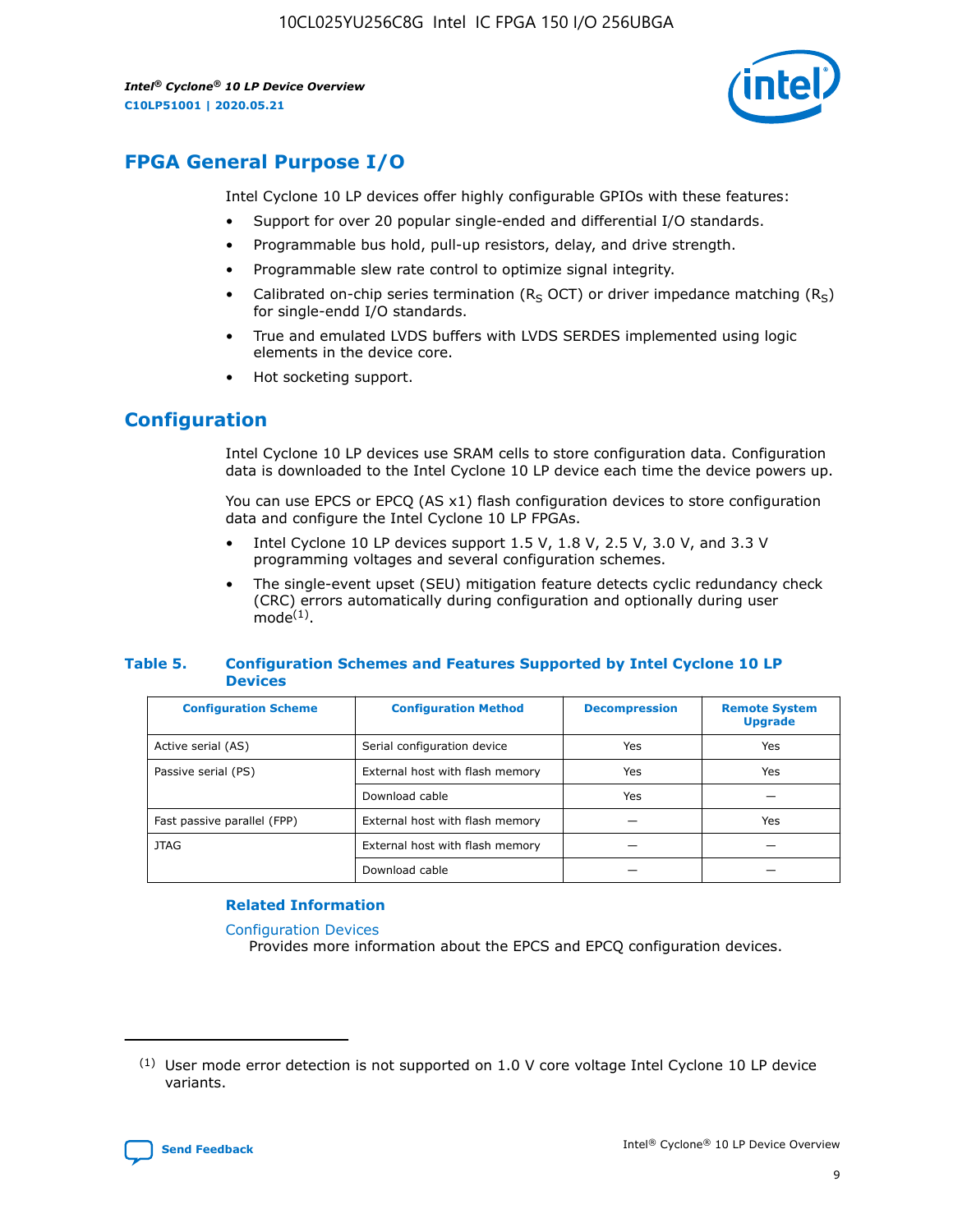

## **Power Management**

Intel Cyclone 10 LP devices are built on optimized low-power process:

- Available in two core voltage options: 1.2 V and 1.0 V
- Hot socketing compliant without needing external components or special design requirements

To accelerate your design schedule, combine Intel Intel Cyclone 10 LP FPGAs with Intel Enpirion® Power Solutions. Intel's ultra-compact and efficient Intel Enpirion PowerSoCs are ideal for meeting Intel Cyclone 10 LP power requirements. Intel Enpirion PowerSoCs integrate most of the required components to provide you fullyvalidated and straightforward solutions with up to 96% efficiency. These advantages reduce your power supply design time and allow you to focus on your IP and FPGA designs.

#### **Related Information**

#### [Enpirion Power Solutions](https://www.altera.com/products/power/devices.html)

Provides more information about Enpirion PowerSoC devices.

## **Document Revision History for Intel Cyclone 10 LP Device Overview**

| <b>Document</b><br><b>Version</b> | <b>Changes</b>                                                                                                                                                                                                                                                        |
|-----------------------------------|-----------------------------------------------------------------------------------------------------------------------------------------------------------------------------------------------------------------------------------------------------------------------|
| 2020.05.21                        | At the package plan table, added description and related information links that explain how the GPIO<br>and LVDS pins are counted.                                                                                                                                    |
| 2019.12.30                        | Added related information link to the <i>Extended Temperature Device Support</i> page that provides a list of<br>devices that support the extended temperature range, their operational speed grade, and related Intel<br>Quartus Prime settings for timing analysis. |

| <b>Date</b> | <b>Version</b> | <b>Changes</b>   |
|-------------|----------------|------------------|
| May 2017    | 2017.05.08     | Initial release. |